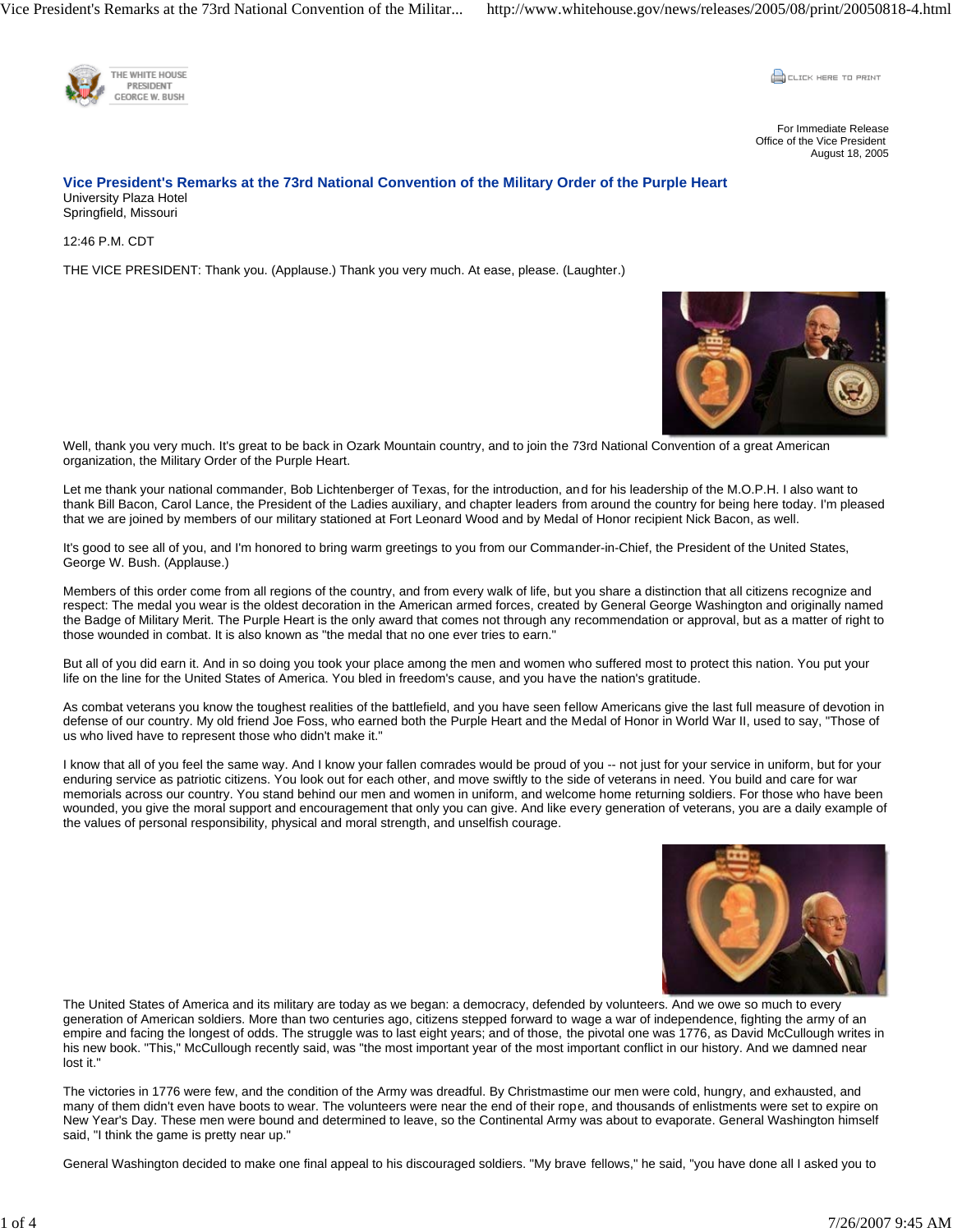do and more than could be reasonably expected; you have worn yourself out with fatigues and hardships; but we know not how to spare you. The present is emphatically the crisis, which is to decide our destiny." One by one the men stepped forward. They could not let their country or their fellow soldiers down. Inspired by leadership and renewed in their strength, they stayed in the fight -- and America won the war.

From that day to this, our country has always counted on the bravest among us to answer the call of duty -- fighting our wars, defending our interests, standing by our friends, and keeping patient vigil against the enemies of freedom.

All who wear the uniform today, and every person who has served honorably in the military, can be proud of the cause that America represents in the world. As a nation born in revolution we believe, and we know, that tyranny must be opposed and ended, that cruelty and violence must be answered, not with indifference but with justice, that innocent captives deserve to be liberated, and that every person on this earth has a yearning to be free.



At this moment, all branches of the armed services are fighting the new war against one of our most ruthless enemies. Those who attacked America have proven their eagerness to kill innocent men, women, and children by the thousands. They are looking to obtain weapons of mass destruction by any means they can find. They would not hesitate to use such weapons at the first opportunity. And their prime target is our country.

Four years ago, on a Tuesday morning in September, a threat that had been gathering for years, in secret and far away, arrived in America and brought grief to the entire nation. And after 9/11, the United States made a decision: Having been attacked by stealth inside our own country, we will not sit back and wait to be hit again. We will do everything we can to prevent attacks by taking the fight to the enemy. (Applause.)

In these 47 months, we have been unrelenting in the effort to defend the freedom and security of the American people. In a multinational campaign, we continue to make progress on many fronts -- financial, legal, military, as well as others.

Defeating the terrorists and their ambitions requires that we deny them sanctuary and support, and the United States is leading a global coalition in that effort. We are dealing with a network that has had cells in countries all over the world. Yet bit by bit, through diplomacy and by force, with our allies and partners, we are acting to shrink the area in which the terrorists can safely operate.

Many countries have joined us in tracking the enemy, disrupting plots against America and our friends, destroying the training camps of terror, and closing off their access to funding. We have also enforced a doctrine that is understood by all: Governments that support or harbor terrorists are complicit in the murder of the innocent, and equally guilty of terrorist crimes.

We gave ultimatums to the brutal regimes led by the Taliban and Saddam Hussein. And when those regimes defied the demands of the civilized world, we removed them from power and liberated 50 million people.

Our actions have also persuaded the regime in Libya to voluntarily abandon its weapons of mass destruction programs. In addition, we uncovered a sophisticated, large-scale network selling nuclear technologies on the black market, and we've shut that network down. The United States has acted decisively, and we have sent a clear message: We will not stand by and allow terrorists to find safe haven, or to gain access to weapons of mass destruction.



The war on terror has a home front, and we have taken extraordinary measures to protect the American people and our homeland. Yet for all the improvement in homeland security, we are mindful of a continuing danger to this country. Every morning President Bush and I receive an intelligence briefing that includes a review of the threats we face. The enemy that appeared on 9/11 is wounded, off-balance, and on the run, yet still very active, still seeking recruits, still trying to hit us.

Since 9/11 terrorists have continued to wage deadly attacks -- never as a conventional military force, but as a hidden element determined to slip in unnoticed, to shed innocent blood, and to shake the will of the civilized world.

In Bali, bombs in a commercial district killed more than 200. In Riyadh, simultaneous suicide car bombings of civilian targets left 34 dead and many more injured. Since the mid-1990s in Jerusalem and in other cities in Israel, multiple suicide bombings have killed and maimed hundreds. In Casablanca, five separate attacks took the lives of over 40 civilians and hurt more than 1 00. In Jakarta, a blast in front of a hotel killed 13 and injured at least 150. In Istanbul, terrorists set off four trucks filled with explosives, killing approximately 60 people and injuring some 700 more. In Madrid, 10 bombs on commuter trains killed nearly 200 and wounded more than 1,800. Six weeks ago today in England, terrorists set off four explosions at rush hour, all of them targeted at commuters taking the train or the bus. The body count in central London was 56, including the bombers, together with another 700 injured. A few weeks later in Sharm el-Sheikh, Egypt, suicide bombers in a commercial district killed as many as 90 people, and injured more than 100 others.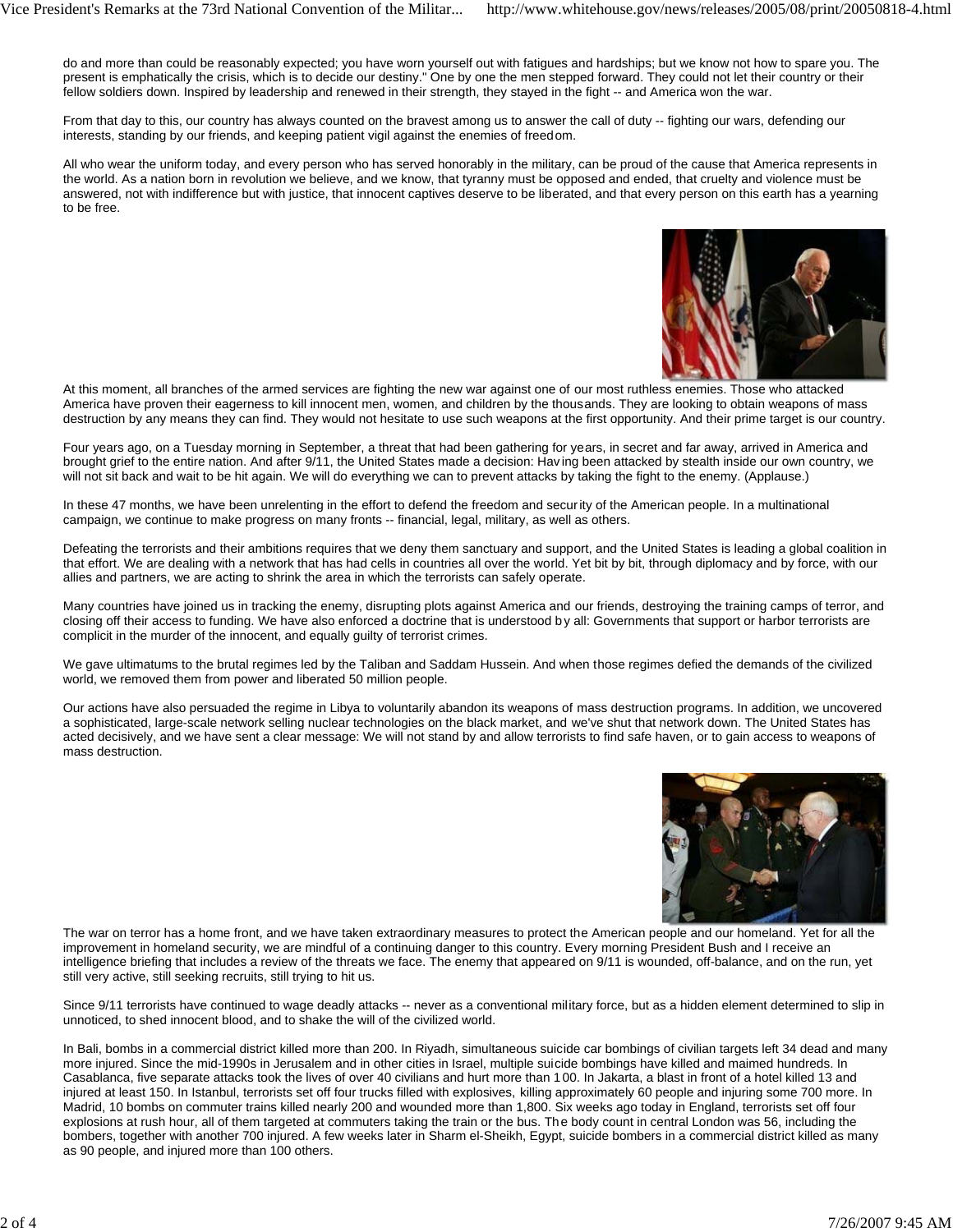In Iraq, terrorists have slaughtered innocent people in marketplaces, in restaurants, in private homes, at police recruiting stations, in a hospital, and outside a mosque. They have beheaded bound men in front of cameras, and killed UN employees and international aid workers. Earlier this summer, as American soldiers were giving candy to children, a suicide bomber drove into the crowd, killing 18 boys and girls and an American soldier.

That's the nature of the enemy we face in the war on terror, and will face for the duration of this struggle. And our duty is clear. Killers who target innocent, unsuspecting men, women, and children on a peaceful street, or set off explosions during a morning rush hour, or fly passenger jets into buildings are not the kind of people you can bring to the bargaining table and sit down for a reasonable exchange of ideas. This is not a war we can win strictly on the defensive. Our only option against these enemies is to find them, to fight them, and to destroy them. (Applause.)

Iraq is a critical front in the war on terror, and victory there is critical to the future security of the U.S. and other free nations. We know this, and the terrorists know it as well. Osama bin Laden has said the "Third World War is raging" in Iraq. "The whole world," he said, "is watching this war." He says it will end in "victory and glory -- or misery and humiliation."

Our mission in Iraq is clear. On the military side, we are hunting down the terrorists, and training Iraqi security forces so they can take over responsibility for defending their own country. And over time, as Iraqi forces stand up, American forces will stand down. On the political side, we're helping Iraqis build a vital, peaceful, self-governing nation that can be an ally in the war on terror.

There, as in Afghanistan and across the broader Middle East, we are encouraging free markets, democracy, and tolerance -- because these are the ideas and the aspirations that overcome violence, and turn the creative gifts of men a nd women to the pursuits of peace. And this is the very kind of progress that will promote the long-term security of our country, and make the world safer for future generations.

After decades of tyranny and neglect in the broader Middle East, progress toward freedom will not come easily. It will be resisted by men whose only hope for gaining power is through the spread of terror and violence. Yet the direction of events is clear. Afghanistan has held the first free elections in the nation's 5,000-year history. In Iraq, voters turned out in incredible numbers and elected leaders now preparing the way for a new constitution and a new government. The Palestinian people have chosen a new President and have new hopes for democracy and peace. The citizens of Ukraine have stood strongly for their democratic rights, and chosen a new leader for their country. In Lebanon, citizens have poured into the streets to demand freedom to determine a peaceful future for their own country as a fully independent member of the world community.

We are once again seeing the power of freedom to change our world, and all who strive for freedom can know that the United States of America is on their side. (Applause.)

When our war on terror began nearly four years ago, President Bush told Congress and the country that we "should not expect one battle, but rather a lengthy campaign, unlike any other we have seen." It may, he said, "include dramatic strikes, visible on TV, and covert operations, secret even in success." All of this has come to pass. And the greatest challenges are borne by the men and women who take the oath to serve.

No matter how many advances are made in military technology, our greatest asset has always been, and will always be, the ones who man the aircraft and the ships, and carry the rifles. The United States Armed Forces reflect extraordinary credit on this nation. As a former Secretary of Defense, I am proud to say the cause of freedom is in very good hands. (Applause.)

Right now in Iraq and Afghanistan, there is still tough fighting, in conditions ranging from urban to desert to the high mountains. At every stage of this conflict, members of our military have had to carry out some of the most perilous, technical, time-sensitive missions ever attempted. When you have enemies that are hidden, diffuse, secret in their movements, and asymmetrical in their tactics, you have to go into the shadows and get them -- one at a time, if necessary.

In the Cold War, national security required massing large forces at borders, year in and year out for a stand-off. The present security environment often requires small teams to go searching in caves and hiking over mountain peaks, or to conduct hazardous patrols in urban settings. They are hanging tough, going directly into the face of danger, rooting out deadly enemies, and dealing with them. By their training, their tactical skill, and above all their character, men and women in our uniform are making us proud each and every day.

In this difficult and necessary cause we have lost some of our finest Americans. That loss is irreplaceable, and no one can take away the sorrow that has come to the families of the fallen. In military hospitals we also have many soldiers recovering from serious injuries in battle. Some are facing a very hard road ahead, and they can be assured of the finest care we can give them. These Americans can wear the Purple Heart with pride, knowing with absolute certainty that they have contributed to the future safety of this nation, and to the peace of our world.

Every man and woman who fights and sacrifices in this war is serving a just and noble cause. This nation will always be grateful to them, and we will honor their sacrifice by completing our mission. (Applause.)

Like the President, over the last several years I have had the honor of presenting the Purple Heart to my fellow Americans. As in all wars, a good number of battle decorations have been awarded posthumously. One of those we've honored is Army Sergeant Paul Ray Smith -- and the story of this young man is one of the most impressive in our history. In April of 2003, during the campaign to liberate Iraq, a task force led by Sergeant Smith came under surprise attack in Baghdad by a company-sized force of Saddam Hussein's Republican Guard. Under constant enemy fire, with his unit pinned down and a number of men wounded, Sergeant Smith climbed onto a damaged armored vehicle and manned a 50-caliber machine gun, all the while in a completely exposed position. He remained in that spot, subjecting himself to greater danger than the military or the country could ever ask, firing incessantly at the enemy until he took a fatal round to the head. After the firefight, the Army concluded that this one soldier had personally killed as many as 50 Republican Guard, and saved the lives of more than 100 Americans. On the second anniversary of that fight, President Bush presented the Medal of Honor to the wife and children of Sergeant Smith. One of Paul Ray Smith's men said that he "was hard in training because he knew we had to be hard in battle." For as long as citizens step forward to wear the uniform of the United States, our nation will remember this man of courage. (Applause.)

I don't need to explain to the Military Order of the Purple Heart that wartime conditions are a severe test of national resolve and military skill. We have no illusions about the difficulty of engaging enemies that recognize neither the laws of warfare nor standards of morality. These enemies hate us, they hate our country, and they hate the liberties for which we stand. They have contempt for our values. They doubt our strength. And they believe that America will lose our nerve and let down our guard. They are sorely mistaken. (Applause.)

We will not relent in this effort, because we have the clearest possible understanding of what is at stake. None of us wants to turn over the future of mankind to tiny groups of fanatics committing indiscriminate murder, enslaving whole populations, oppressing women, imposing an ideology of